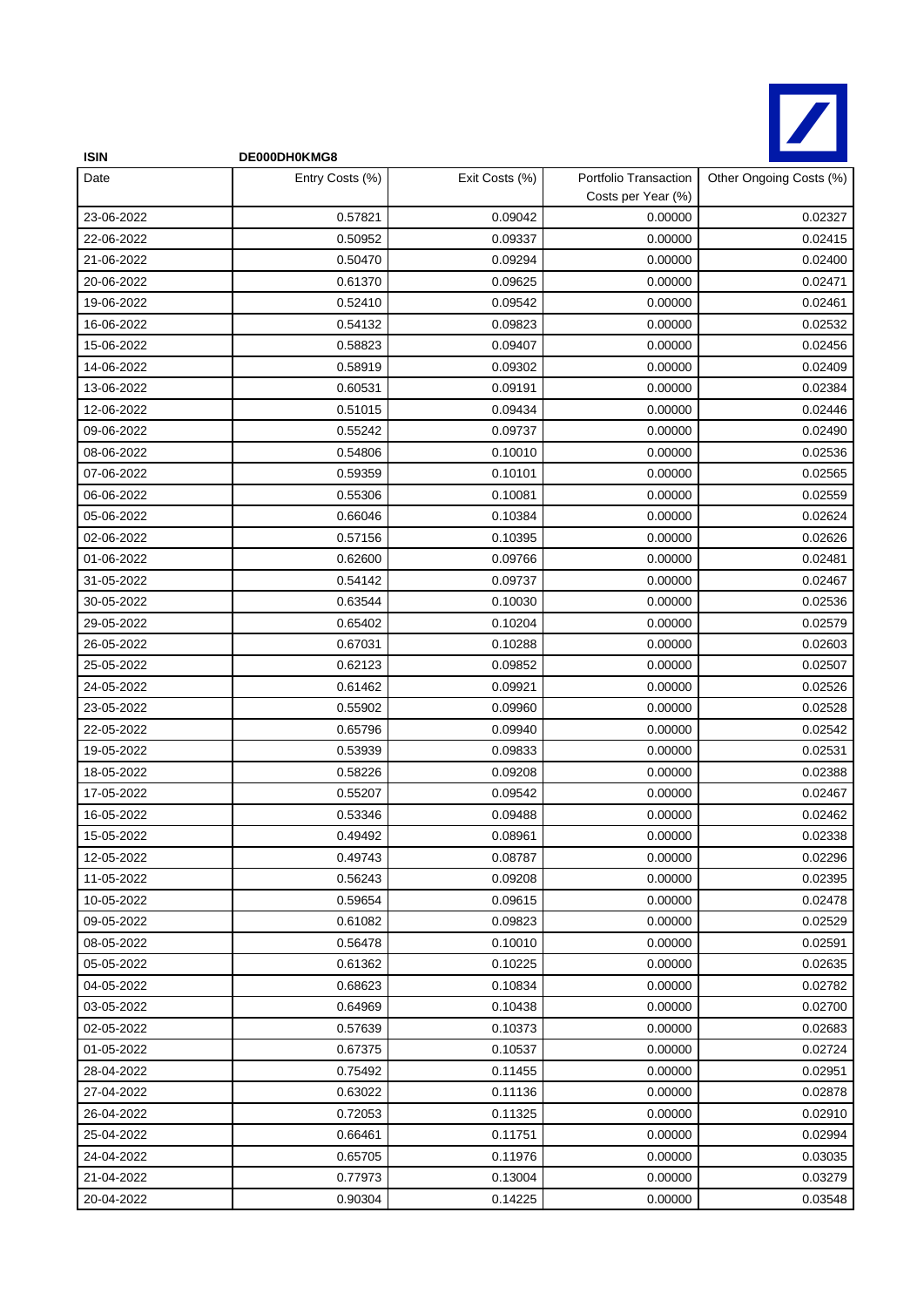| 19-04-2022 | 0.87657 | 0.13947 | 0.00000 | 0.03508 |
|------------|---------|---------|---------|---------|
| 18-04-2022 | 0.95506 | 0.15723 | 0.00000 | 0.03968 |
| 13-04-2022 | 0.99962 | 0.15480 | 0.00000 | 0.03867 |
| 12-04-2022 | 0.86870 | 0.15083 | 0.00000 | 0.03795 |
| 11-04-2022 | 0.79486 | 0.14225 | 0.00000 | 0.03569 |
| 10-04-2022 | 0.80185 | 0.13793 | 0.00000 | 0.03445 |
| 07-04-2022 | 0.75394 | 0.13441 | 0.00000 | 0.03370 |
| 06-04-2022 | 0.80424 | 0.12870 | 0.00000 | 0.03223 |
| 05-04-2022 | 0.71526 | 0.12837 | 0.00000 | 0.03211 |
| 04-04-2022 | 0.75865 | 0.13532 | 0.00000 | 0.03360 |
| 03-04-2022 | 0.78302 | 0.13870 | 0.00000 | 0.03428 |
| 31-03-2022 | 0.87170 | 0.13699 | 0.00000 | 0.03376 |
| 30-03-2022 | 0.81096 | 0.14006 | 0.00000 | 0.03431 |
| 29-03-2022 | 0.78379 | 0.13966 | 0.00000 | 0.03424 |
| 28-03-2022 | 0.87706 | 0.13812 | 0.00000 | 0.03426 |
| 27-03-2022 | 0.84841 | 0.14265 | 0.00000 | 0.03540 |
| 25-03-2022 | 0.85907 | 0.15198 | 0.00000 | 0.03767 |
| 24-03-2022 | 0.78635 | 0.14245 | 0.00000 | 0.03536 |
| 23-03-2022 | 0.94471 | 0.14144 | 0.00000 | 0.03504 |
| 22-03-2022 | 0.83661 | 0.14225 | 0.00000 | 0.03529 |
| 21-03-2022 | 0.79996 | 0.14306 | 0.00000 | 0.03528 |
| 18-03-2022 | 0.93087 | 0.14620 | 0.00000 | 0.03606 |
| 17-03-2022 | 0.85819 | 0.14684 | 0.00000 | 0.03630 |
| 16-03-2022 | 0.75380 | 0.13680 | 0.00000 | 0.03401 |
| 15-03-2022 | 0.73417 | 0.13699 | 0.00000 | 0.03400 |
| 14-03-2022 | 0.78568 | 0.14948 | 0.00000 | 0.03723 |
| 11-03-2022 | 0.86597 | 0.15699 | 0.00000 | 0.03905 |
| 10-03-2022 | 0.90153 | 0.14903 | 0.00000 | 0.03686 |
| 09-03-2022 | 1.00262 | 0.16502 | 0.00000 | 0.04120 |
| 08-03-2022 | 0.99065 | 0.16207 | 0.00000 | 0.04072 |
| 07-03-2022 | 0.91777 | 0.15723 | 0.00000 | 0.03956 |
| 04-03-2022 | 0.88515 | 0.14409 | 0.00000 | 0.03574 |
| 03-03-2022 | 0.86547 | 0.14620 | 0.00000 | 0.03605 |
| 02-03-2022 | 0.86434 | 0.14327 | 0.00000 | 0.03538 |
| 01-03-2022 | 0.78282 | 0.13477 | 0.00000 | 0.03281 |
| 28-02-2022 | 0.79266 | 0.13123 | 0.00000 | 0.03210 |
| 25-02-2022 | 0.71495 | 0.12953 | 0.00000 | 0.03166 |
| 24-02-2022 | 0.99549 | 0.14472 | 0.00000 | 0.03519 |
| 23-02-2022 | 0.83815 | 0.13004 | 0.00000 | 0.03133 |
| 22-02-2022 | 0.79051 | 0.12903 | 0.00000 | 0.03113 |
| 21-02-2022 | 0.69916 | 0.12579 | 0.00000 | 0.03027 |
| 18-02-2022 | 0.78256 | 0.12739 | 0.00000 | 0.03065 |
| 17-02-2022 | 0.72474 | 0.12500 | 0.00000 | 0.03011 |
| 16-02-2022 | 0.70381 | 0.12136 | 0.00000 | 0.02917 |
| 15-02-2022 | 0.73681 | 0.12048 | 0.00000 | 0.02906 |
| 14-02-2022 | 0.81467 | 0.12376 | 0.00000 | 0.02992 |
| 11-02-2022 | 0.72959 | 0.11534 | 0.00000 | 0.02773 |
| 10-02-2022 | 0.75399 | 0.11919 | 0.00000 | 0.02851 |
| 09-02-2022 | 0.64954 | 0.11765 | 0.00000 | 0.02820 |
| 08-02-2022 | 0.69627 | 0.11364 | 0.00000 | 0.02728 |
| 07-02-2022 | 0.68500 | 0.11211 | 0.00000 | 0.02687 |
| 04-02-2022 | 0.71255 | 0.11013 | 0.00000 | 0.02632 |
| 03-02-2022 | 0.69676 | 0.10858 | 0.00000 | 0.02633 |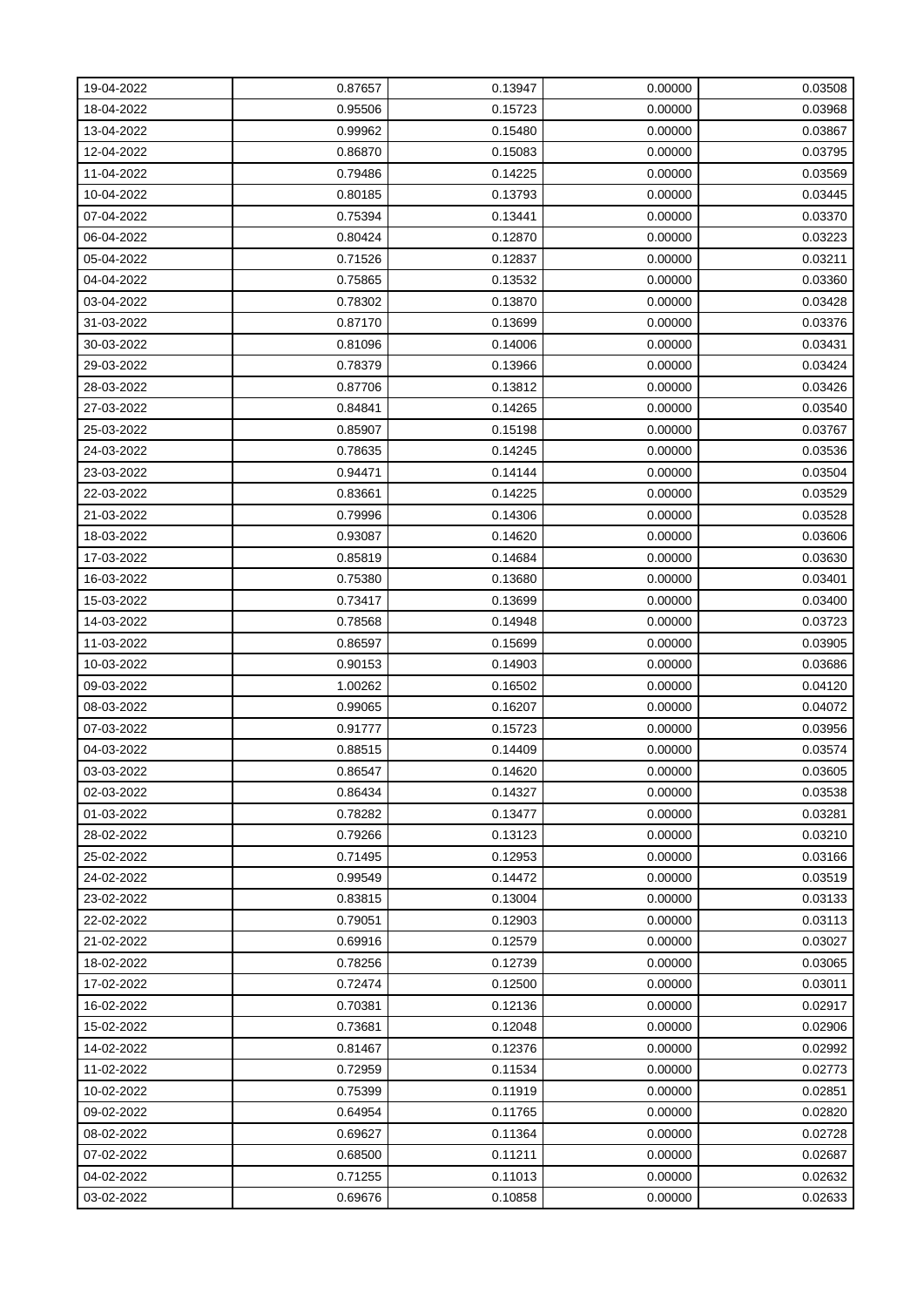| 02-02-2022 | 0.71860 | 0.11074 | 0.00000 | 0.02686 |
|------------|---------|---------|---------|---------|
| 01-02-2022 | 0.73083 | 0.11001 | 0.00000 | 0.02675 |
| 31-01-2022 | 0.69354 | 0.10787 | 0.00000 | 0.02643 |
| 28-01-2022 | 0.61601 | 0.10893 | 0.00000 | 0.02682 |
| 27-01-2022 | 0.71167 | 0.11601 | 0.00000 | 0.02839 |
| 26-01-2022 | 0.81523 | 0.12484 | 0.00000 | 0.03031 |
| 25-01-2022 | 0.69137 | 0.12225 | 0.00000 | 0.02965 |
| 24-01-2022 | 0.72030 | 0.13021 | 0.00000 | 0.03151 |
| 21-01-2022 | 0.80740 | 0.13123 | 0.00000 | 0.03173 |
| 20-01-2022 | 0.83007 | 0.12837 | 0.00000 | 0.03101 |
| 19-01-2022 | 0.70337 | 0.12255 | 0.00000 | 0.02961 |
| 18-01-2022 | 0.71419 | 0.11364 | 0.00000 | 0.02735 |
| 17-01-2022 | 0.66525 | 0.11587 | 0.00000 | 0.02781 |
| 14-01-2022 | 0.75614 | 0.11669 | 0.00000 | 0.02791 |
| 13-01-2022 | 0.64235 | 0.11614 | 0.00000 | 0.02777 |
| 12-01-2022 | 0.60598 | 0.11013 | 0.00000 | 0.02656 |
| 11-01-2022 | 0.61850 | 0.10965 | 0.00000 | 0.02650 |
| 10-01-2022 | 0.59613 | 0.10741 | 0.00000 | 0.02598 |
| 07-01-2022 | 0.58791 | 0.10460 | 0.00000 | 0.02537 |
| 06-01-2022 | 0.56524 | 0.10449 | 0.00000 | 0.02537 |
| 05-01-2022 | 0.61754 | 0.11249 | 0.00000 | 0.02732 |
| 04-01-2022 | 0.61259 | 0.11111 | 0.00000 | 0.02699 |
| 03-01-2022 | 0.65135 | 0.11587 | 0.00000 | 0.02801 |
| 31-12-2021 | 0.66965 | 0.11173 | 0.00000 | 0.02710 |
| 30-12-2021 | 0.69447 | 0.10977 | 0.00000 | 0.02667 |
| 29-12-2021 | 0.66056 | 0.11429 | 0.00000 | 0.02782 |
| 28-12-2021 | 0.63335 | 0.11377 | 0.00000 | 0.02759 |
| 27-12-2021 | 0.68688 | 0.10941 | 0.00000 | 0.02658 |
| 23-12-2021 | 0.70762 | 0.11099 | 0.00000 | 0.02693 |
| 22-12-2021 | 0.59255 | 0.10741 | 0.00000 | 0.02616 |
| 21-12-2021 | 0.64575 | 0.10811 | 0.00000 | 0.02629 |
| 20-12-2021 | 0.61401 | 0.10560 | 0.00000 | 0.02577 |
| 17-12-2021 | 0.60814 | 0.10870 | 0.00000 | 0.02636 |
| 16-12-2021 | 0.58966 | 0.10395 | 0.00000 | 0.02526 |
| 15-12-2021 | 0.64903 | 0.10081 | 0.00000 | 0.02458 |
| 14-12-2021 | 0.64072 | 0.10438 | 0.00000 | 0.02542 |
| 13-12-2021 | 0.65810 | 0.10395 | 0.00000 | 0.02536 |
| 10-12-2021 | 0.58580 | 0.10101 | 0.00000 | 0.02462 |
| 09-12-2021 | 0.57974 | 0.10549 | 0.00000 | 0.02563 |
| 08-12-2021 | 0.61513 | 0.10684 | 0.00000 | 0.02604 |
| 07-12-2021 | 0.66596 | 0.10526 | 0.00000 | 0.02571 |
| 06-12-2021 | 0.65385 | 0.10571 | 0.00000 | 0.02575 |
| 03-12-2021 | 0.64888 | 0.10471 | 0.00000 | 0.02552 |
| 02-12-2021 | 0.58455 | 0.10560 | 0.00000 | 0.02568 |
| 01-12-2021 | 0.67813 | 0.10977 | 0.00000 | 0.02668 |
| 30-11-2021 | 0.71184 | 0.11074 | 0.00000 | 0.02683 |
| 29-11-2021 | 0.76761 | 0.11601 | 0.00000 | 0.02829 |
| 26-11-2021 | 0.74136 | 0.11669 | 0.00000 | 0.02850 |
| 25-11-2021 | 0.76657 | 0.11820 | 0.00000 | 0.02900 |
| 24-11-2021 | 0.75304 | 0.11834 | 0.00000 | 0.02901 |
| 23-11-2021 | 0.70122 | 0.12330 | 0.00000 | 0.03014 |
| 22-11-2021 | 0.90680 | 0.13643 | 0.00000 | 0.03331 |
| 19-11-2021 | 0.73412 | 0.13514 | 0.00000 | 0.03288 |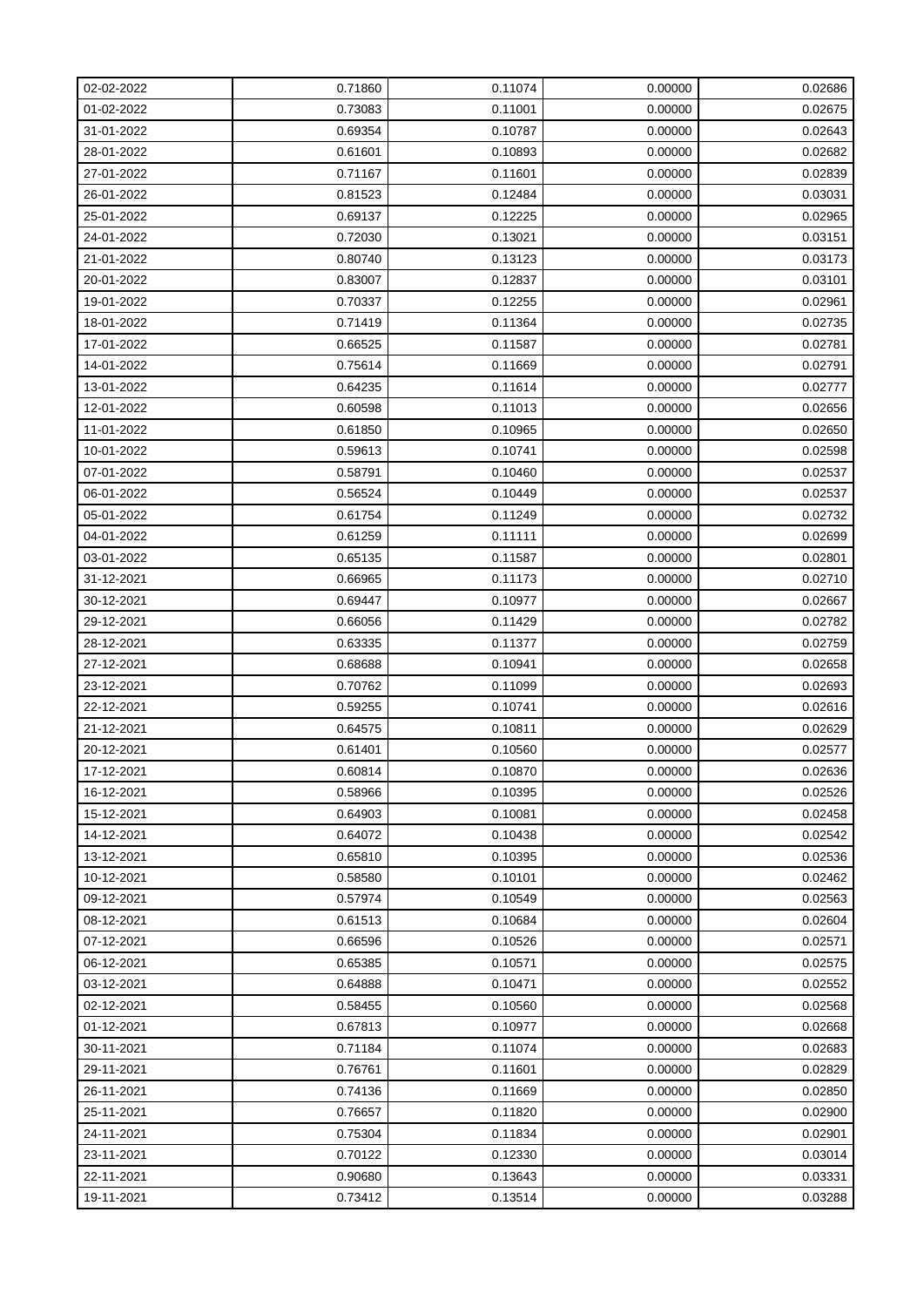| 18-11-2021 | 0.80897 | 0.14124 | 0.00000 | 0.03434 |
|------------|---------|---------|---------|---------|
| 17-11-2021 | 0.92501 | 0.14104 | 0.00000 | 0.03435 |
| 16-11-2021 | 0.93481 | 0.14306 | 0.00000 | 0.03469 |
| 15-11-2021 | 0.89222 | 0.14409 | 0.00000 | 0.03469 |
| 12-11-2021 | 0.85417 | 0.13889 | 0.00000 | 0.03345 |
| 11-11-2021 | 0.94058 | 0.14006 | 0.00000 | 0.03368 |
| 10-11-2021 | 0.80080 | 0.13055 | 0.00000 | 0.03109 |
| 09-11-2021 | 0.73346 | 0.13175 | 0.00000 | 0.03133 |
| 08-11-2021 | 0.72786 | 0.12853 | 0.00000 | 0.03063 |
| 05-11-2021 | 0.69801 | 0.12392 | 0.00000 | 0.02960 |
| 04-11-2021 | 0.67805 | 0.12121 | 0.00000 | 0.02894 |
| 03-11-2021 | 0.67016 | 0.12092 | 0.00000 | 0.02878 |
| 02-11-2021 | 0.68588 | 0.12579 | 0.00000 | 0.02992 |
| 01-11-2021 | 0.77749 | 0.12346 | 0.00000 | 0.02944 |
| 28-10-2021 | 0.67982 | 0.12594 | 0.00000 | 0.02979 |
| 27-10-2021 | 0.82003 | 0.12755 | 0.00000 | 0.03037 |
| 26-10-2021 | 0.79337 | 0.12547 | 0.00000 | 0.02984 |
| 25-10-2021 | 0.71533 | 0.13089 | 0.00000 | 0.03111 |
| 24-10-2021 | 0.77386 | 0.13441 | 0.00000 | 0.03183 |
| 21-10-2021 | 0.74894 | 0.13141 | 0.00000 | 0.03116 |
| 20-10-2021 | 0.71588 | 0.12903 | 0.00000 | 0.03061 |
| 19-10-2021 | 0.81826 | 0.12484 | 0.00000 | 0.02965 |
| 18-10-2021 | 0.75682 | 0.12270 | 0.00000 | 0.02907 |
| 17-10-2021 | 0.74885 | 0.11820 | 0.00000 | 0.02815 |
| 14-10-2021 | 0.74476 | 0.11820 | 0.00000 | 0.02811 |
| 13-10-2021 | 0.66498 | 0.11601 | 0.00000 | 0.02759 |
| 12-10-2021 | 0.65132 | 0.11111 | 0.00000 | 0.02656 |
| 11-10-2021 | 0.61108 | 0.10858 | 0.00000 | 0.02595 |
| 10-10-2021 | 0.69655 | 0.10905 | 0.00000 | 0.02603 |
| 07-10-2021 | 0.66272 | 0.10753 | 0.00000 | 0.02574 |
| 06-10-2021 | 0.63983 | 0.11001 | 0.00000 | 0.02629 |
| 05-10-2021 | 0.64979 | 0.10638 | 0.00000 | 0.02545 |
| 04-10-2021 | 0.69626 | 0.10893 | 0.00000 | 0.02595 |
| 03-10-2021 | 0.69204 | 0.10811 | 0.00000 | 0.02574 |
| 30-09-2021 | 0.57009 | 0.10417 | 0.00000 | 0.02488 |
| 29-09-2021 | 0.65632 | 0.10010 | 0.00000 | 0.02386 |
| 28-09-2021 | 0.57896 | 0.10627 | 0.00000 | 0.02520 |
| 27-09-2021 | 0.67079 | 0.10764 | 0.00000 | 0.02549 |
| 26-09-2021 | 0.61940 | 0.10929 | 0.00000 | 0.02585 |
| 23-09-2021 | 0.70980 | 0.11074 | 0.00000 | 0.02611 |
| 22-09-2021 | 1.23231 | 1.11359 | 0.00000 | 0.02628 |
| 21-09-2021 | 1.13738 | 1.10742 | 0.00000 | 0.02613 |
| 20-09-2021 | 1.11343 | 1.07759 | 0.00000 | 0.02542 |
| 19-09-2021 | 1.10674 | 1.07991 | 0.00000 | 0.02553 |
| 16-09-2021 | 1.26469 | 1.14025 | 0.00000 | 0.02679 |
| 15-09-2021 | 1.26944 | 1.20627 | 0.00000 | 0.02836 |
| 14-09-2021 | 1.23245 | 1.23762 | 0.00000 | 0.02897 |
| 13-09-2021 | 1.32666 | 1.22249 | 0.00000 | 0.02863 |
| 12-09-2021 | 1.32347 | 1.21803 | 0.00000 | 0.02861 |
| 09-09-2021 | 1.45215 | 1.29870 | 0.00000 | 0.03036 |
| 08-09-2021 | 1.39056 | 1.26904 | 0.00000 | 0.02973 |
| 07-09-2021 | 1.36048 | 1.31752 | 0.00000 | 0.03086 |
| 06-09-2021 | 1.40225 | 1.32626 | 0.00000 | 0.03096 |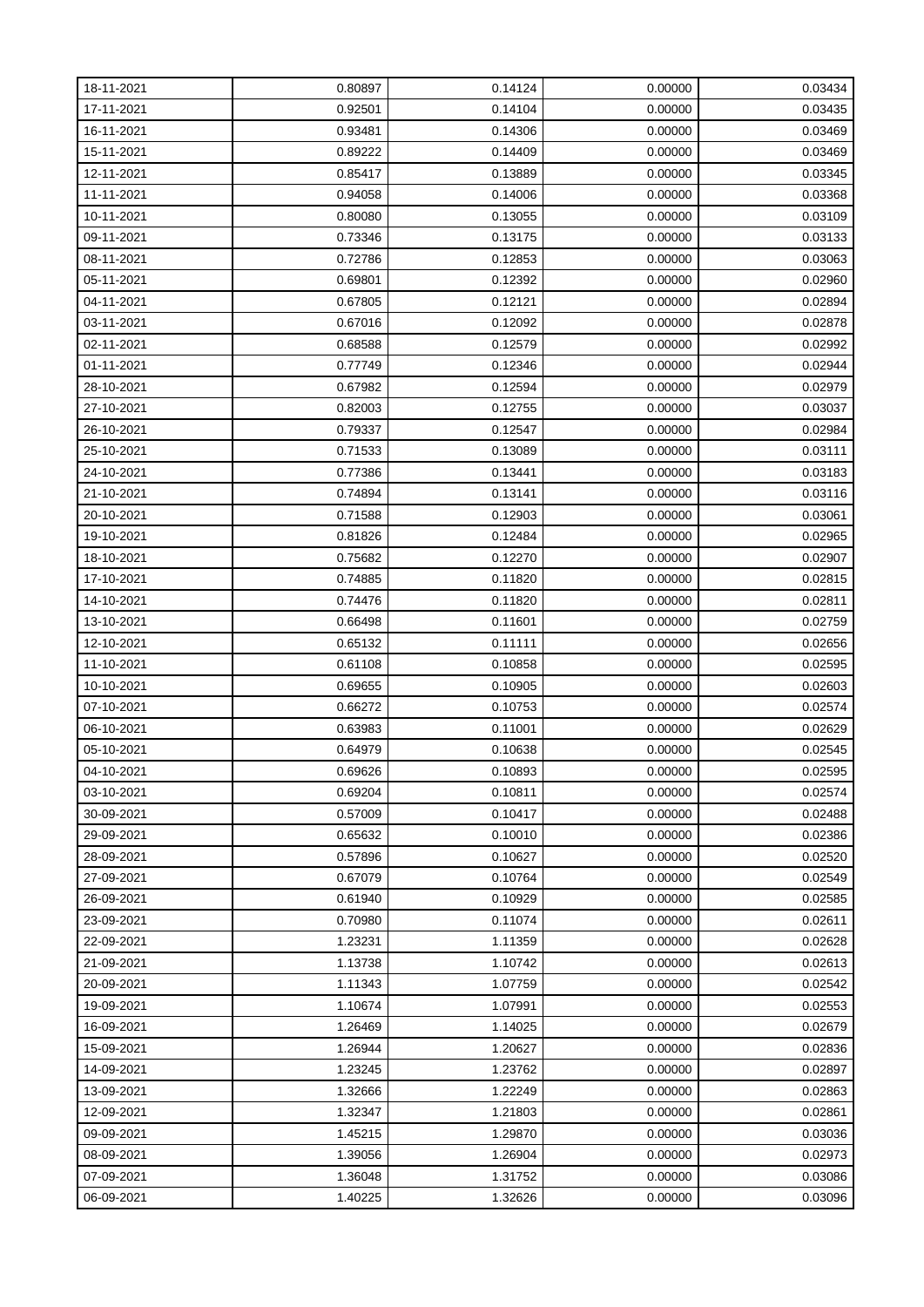| 05-09-2021 | 1.45062 | 1.38504 | 0.00000 | 0.03234 |
|------------|---------|---------|---------|---------|
| 02-09-2021 | 1.40357 | 1.26743 | 0.00000 | 0.02957 |
| 01-09-2021 | 1.30073 | 1.28866 | 0.00000 | 0.03014 |
| 31-08-2021 | 1.31465 | 1.23153 | 0.00000 | 0.02889 |
| 30-08-2021 | 1.32644 | 1.28205 | 0.00000 | 0.03005 |
| 29-08-2021 | 1.26578 | 1.25628 | 0.00000 | 0.02951 |
| 26-08-2021 | 1.24077 | 1.20919 | 0.00000 | 0.02852 |
| 25-08-2021 | 1.30490 | 1.20919 | 0.00000 | 0.02851 |
| 24-08-2021 | 1.20388 | 1.21655 | 0.00000 | 0.02871 |
| 23-08-2021 | 1.21350 | 1.19904 | 0.00000 | 0.02833 |
| 22-08-2021 | 1.21718 | 1.16009 | 0.00000 | 0.02744 |
| 19-08-2021 | 1.24308 | 1.14811 | 0.00000 | 0.02727 |
| 18-08-2021 | 1.21653 | 1.14943 | 0.00000 | 0.02729 |
| 17-08-2021 | 1.34728 | 1.21212 | 0.00000 | 0.02869 |
| 16-08-2021 | 1.24439 | 1.23457 | 0.00000 | 0.02909 |
| 15-08-2021 | 1.17016 | 1.19048 | 0.00000 | 0.02804 |
| 12-08-2021 | 1.19737 | 1.16279 | 0.00000 | 0.02750 |
| 11-08-2021 | 1.27337 | 1.17233 | 0.00000 | 0.02772 |
| 10-08-2021 | 1.26096 | 1.16009 | 0.00000 | 0.02749 |
| 09-08-2021 | 1.29967 | 1.18343 | 0.00000 | 0.02800 |
| 08-08-2021 | 1.27449 | 1.22699 | 0.00000 | 0.02897 |
| 05-08-2021 | 1.53993 | 1.42045 | 0.00000 | 0.03337 |
| 03-08-2021 | 1.72459 | 1.53374 | 0.00000 | 0.03593 |
| 02-08-2021 | 1.45880 | 1.45985 | 0.00000 | 0.03414 |
| 01-08-2021 | 1.49471 | 1.48810 | 0.00000 | 0.03479 |
| 29-07-2021 | 1.54921 | 1.51286 | 0.00000 | 0.03531 |
| 28-07-2021 | 1.64203 | 1.47275 | 0.00000 | 0.03447 |
| 27-07-2021 | 1.40349 | 1.35685 | 0.00000 | 0.03195 |
| 26-07-2021 | 1.54561 | 1.41844 | 0.00000 | 0.03350 |
| 25-07-2021 | 1.49250 | 1.44928 | 0.00000 | 0.03421 |
| 22-07-2021 | 1.44444 | 1.45349 | 0.00000 | 0.03431 |
| 21-07-2021 | 1.38004 | 1.40647 | 0.00000 | 0.03319 |
| 20-07-2021 | 1.41818 | 1.39276 | 0.00000 | 0.03294 |
| 19-07-2021 | 1.47984 | 1.39470 | 0.00000 | 0.03289 |
| 18-07-2021 | 1.53522 | 1.45349 | 0.00000 | 0.03431 |
| 15-07-2021 | 1.62667 | 1.61551 | 0.00000 | 0.03806 |
| 14-07-2021 | 1.66510 | 1.64745 | 0.00000 | 0.03869 |
| 13-07-2021 | 1.70671 | 1.58228 | 0.00000 | 0.03734 |
| 12-07-2021 | 1.72435 | 1.61551 | 0.00000 | 0.03795 |
| 11-07-2021 | 1.69450 | 1.57480 | 0.00000 | 0.03691 |
| 08-07-2021 | 1.58307 | 1.56250 | 0.00000 | 0.03674 |
| 07-07-2021 | 1.57956 | 1.57978 | 0.00000 | 0.03722 |
| 06-07-2021 | 1.71782 | 1.65563 | 0.00000 | 0.03897 |
| 05-07-2021 | 1.92418 | 1.71527 | 0.00000 | 0.04029 |
| 04-07-2021 | 1.77114 | 1.71233 | 0.00000 | 0.04017 |
| 01-07-2021 | 1.60144 | 1.58983 | 0.00000 | 0.03742 |
| 30-06-2021 | 1.81643 | 1.62602 | 0.00000 | 0.03822 |
| 29-06-2021 | 1.54235 | 1.52905 | 0.00000 | 0.03582 |
| 28-06-2021 | 1.64005 | 1.56495 | 0.00000 | 0.03661 |
| 27-06-2021 | 1.59642 | 1.59490 | 0.00000 | 0.03725 |
| 24-06-2021 | 1.83617 | 1.62075 | 0.00000 | 0.03780 |
| 23-06-2021 | 1.72520 | 1.56986 | 0.00000 | 0.03665 |
| 22-06-2021 | 1.64079 | 1.58228 | 0.00000 | 0.03694 |